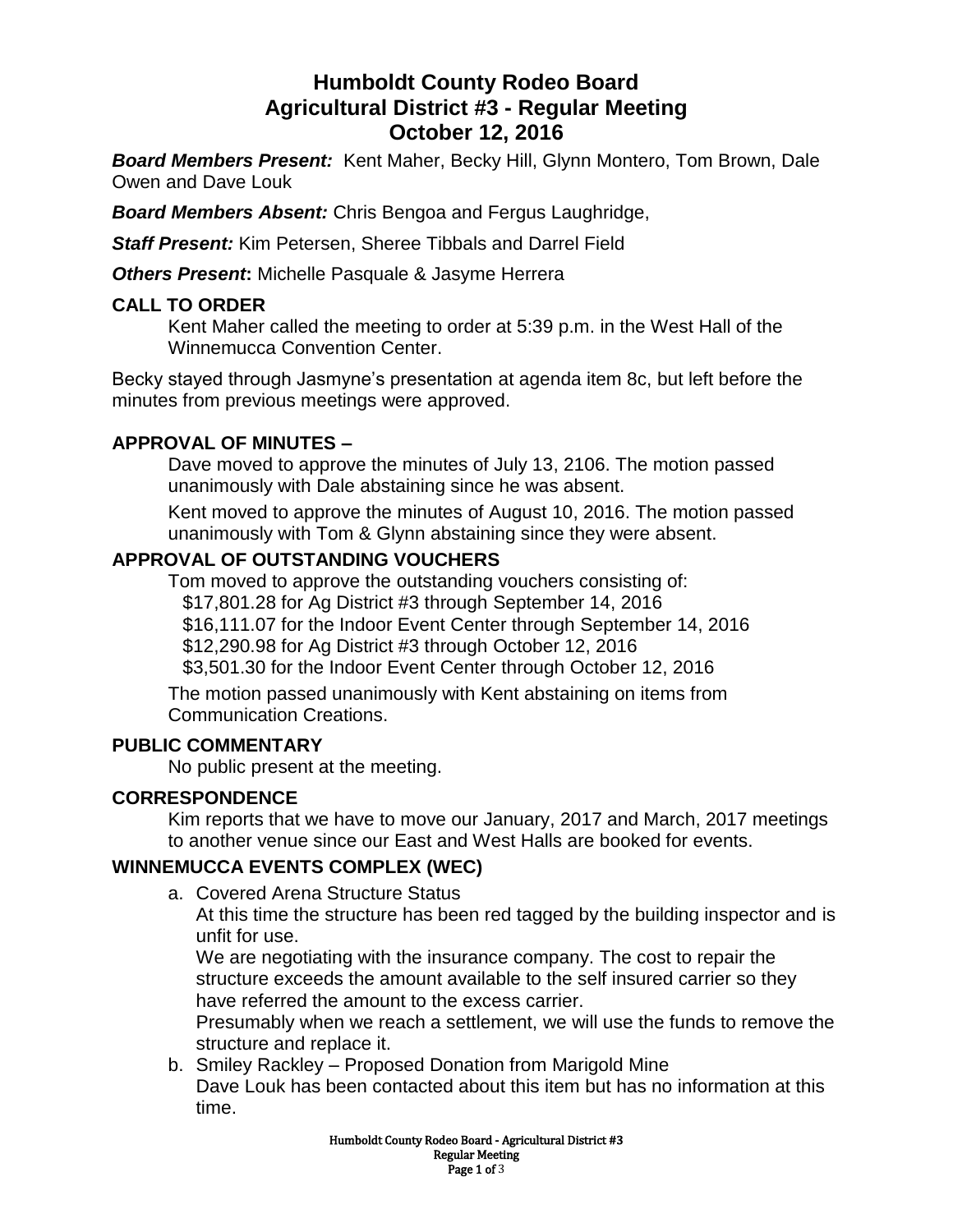- c. Miss Rodeo Nevada Jasmyne Herrera Speech The board engaged Miss Rodeo Nevada in several questions and answers to help prepare her for the National competition. Jasmyne thanked the board for the opportunity.
- d. Request for 50% funding of 4-H Barn modifications With the venue changes to the 2016 Tri-County Fair, The 4-H barn required some added pens in the front area of the barn. Dave Louk asked the board for help with the \$4500 invoice from Nuffer Fencing Company.

Dale moved to fund \$2250 of the \$4500 invoice. The motion passed unanimously with Dave abstaining.

# **2016/2017 BUDGET REVIEW**

Kim presented the budget report. At 16% of elapsed time Event Complex revenues are at 16%.

Ag District #3 expenses are at 8% and the Indoor Event Center Expenses are at 7% for a combined total of 8%.

# **EVENTS UPDATES, REPORTS AND SCHEDULING**

a. SSIR

Dale reports that the committee has decided to proceed with the event for 2017. They intend to invite Junior High contestants as well as the California regional contestants who did not make the state finals.

b. Labor Day Events

Darrel submitted financial and exhibit counts for the fair, showing a slight decline in competitive exhibits and a \$7750 deficit in revenue to expenses.

Kim is working with staff to prepare alternate activities for Friday and Sunday night. He report that the current program of Pig Wrestling for Friday and the Truck Pulls on Sunday still bring people to the fair but with a \$6850 deficit in the Truck Pull event and the substantially decreased charitable donations for the Pig Wrestling event it is time to look at other events during Labor Day Weekend. We currently have proposals from a company who will bring Monster Trucks, UTV races and/or a Tough Truck event.

Sheree submitted the Rodeo Report showing a \$6580 deficit on the Rodeo. She notes that our ticket sales are on an upward trend.

The board comments that the Bulls and Broncs rodeo has performed better than some formats we have tried.

c. Ranch Hand Rodeo

Kim reports that the Barrel Race during the previous Ranch Hand Rodeo did fairly well and we expected it to grow for this year. Unfortunately due to the Covered Arena status we no longer have a building for the event.

The board asked that staff continue with the Barrel Race event during Ranch Hand Rodeo and plan to hold it outside.

i. Ranch Hand of the Year The board accepted the Directors suggestion for Ranch Hand of the Year. The Director has asked that the selection be kept confidential for now.